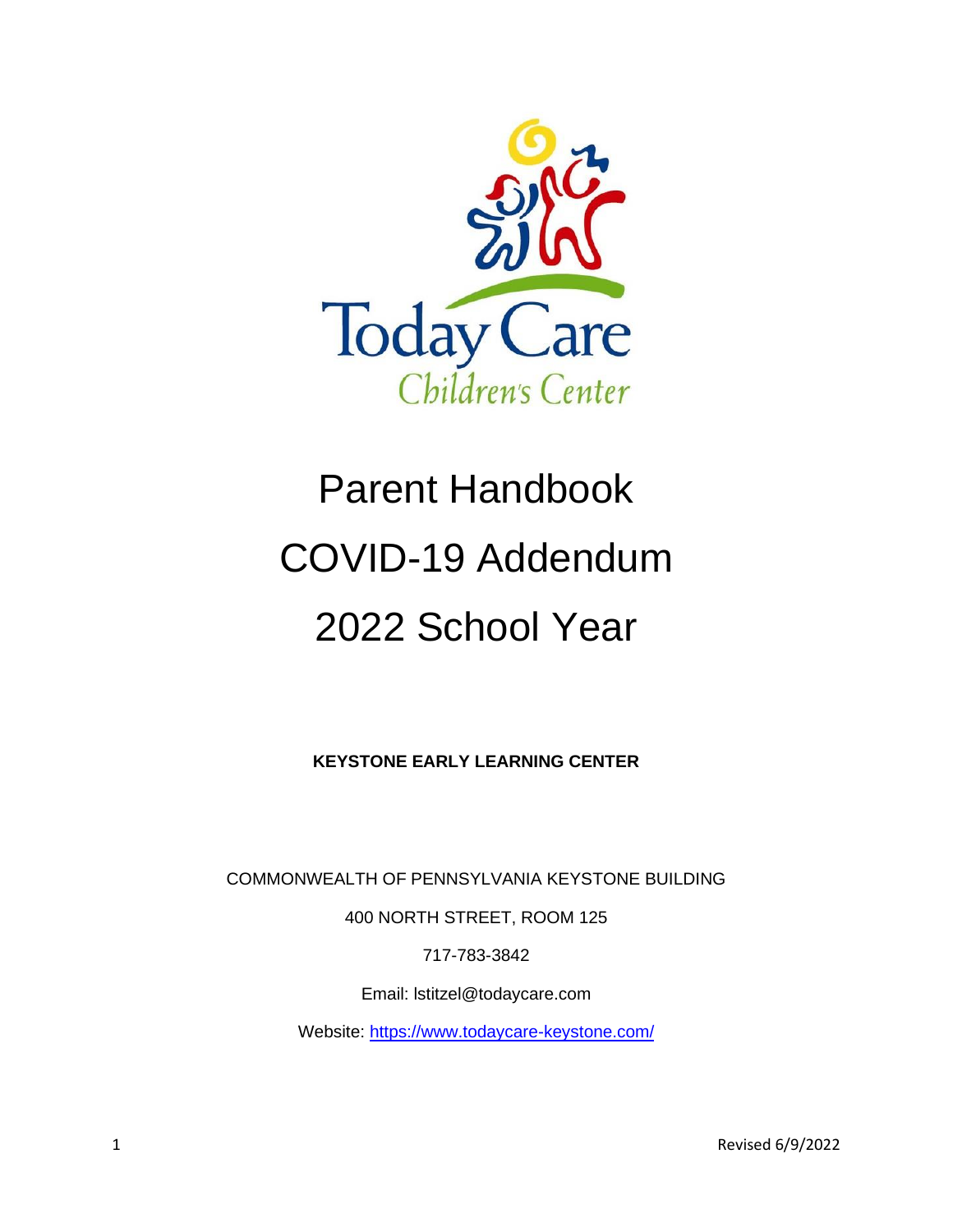#### **KEYSTONE EARLY LEARNING CENTER**

#### **Parent Handbook**

#### **COVID-19 Edition**

| <b>Introduction</b>                               | 3                       |
|---------------------------------------------------|-------------------------|
| A. Enrolling Your Child                           | $\overline{a}$          |
| <b>B. Nondiscrimination Policy</b>                | 4                       |
| <b>C. Extra Hygiene Measures and Procedures</b>   | 4                       |
| <b>D. Inclusion Policy</b>                        | 5                       |
| <b>E. Fee and Payment Policy</b>                  | 6                       |
| F. Admission/Exclusion due to symptoms of illness | $\overline{\mathbf{z}}$ |
| <b>G. Personal Belongings</b>                     | 12                      |
| H. Arrival and Departure Procedures               | 12                      |
| I. Visitors                                       | 12                      |
| J. Field Trips/Special Events                     | 12                      |
| K. Food                                           | 13                      |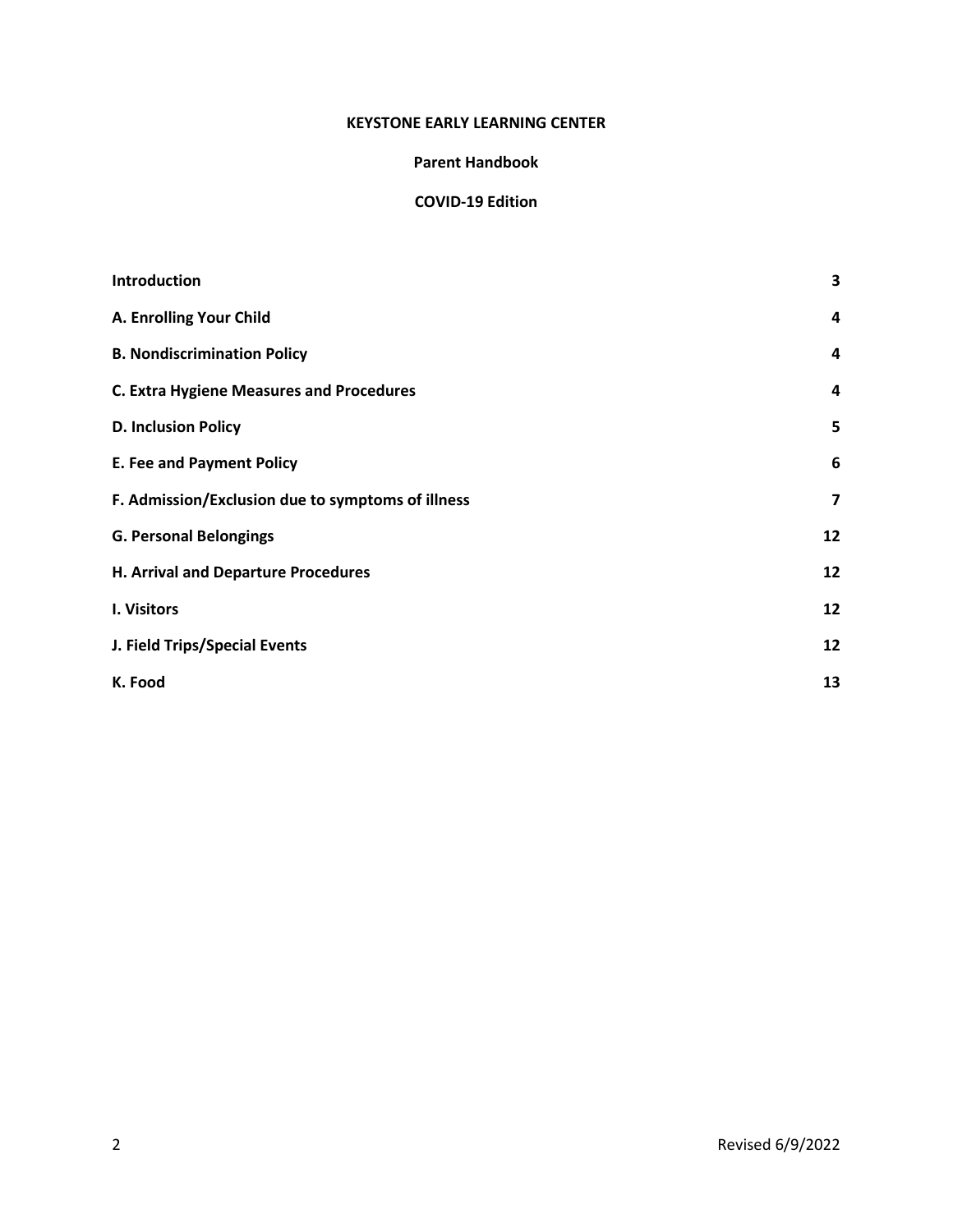### Introduction

Dear Parents,

As we continue working our way through the COVID-19 pandemic, I want to make sure we are all on the same page. While I know this can be a fearful time since none of us have ever experienced this before, the teachers and administration at Keystone Early Learning Center are committed to providing a quality program that is safe, educational, child-friendly, and fun!

While many things will seem different with new procedures in place for safety of all, this will still be an environment that fosters fun and learning. It is our goal to draw out and inspire the best in our students as we provide them with opportunities to create, explore, and learn.

This handbook will lay out the changes as we enter the next phase from this COVID-19 pandemic. This situation is unprecedented and is constantly evolving, so all changes included in this handbook will remain as the "new normal" until further notice. We will make sure that all changes are realistic and feasible for staff and children by following Centers for Disease Control and Prevention (CDC) guidelines as well as those put forth by the American Academy of Pediatrics (AAP), and the Commonwealth of Pennsylvania. Please be sure to read through and please note that this addendum is subject to change as needed.

Please feel free to contact me if you have any questions about the policies and procedures that are outlined in this Parent Handbook. They are in place to ensure that Keystone Early Learning Center is a safe and enjoyable place for your family.

Lana Stitzel

Center Director

Keystone Early Learning Center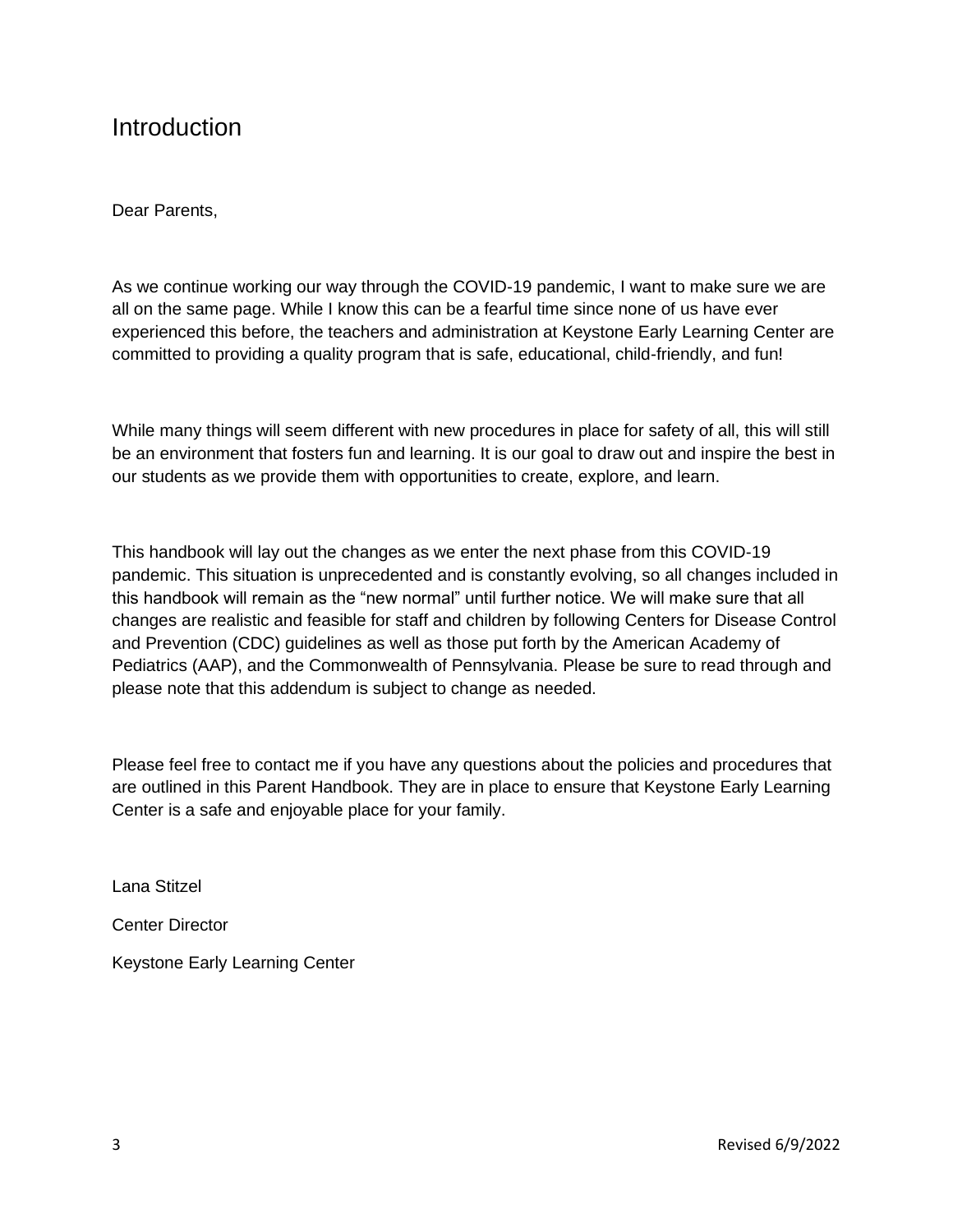### A. Enrolling Your Child

Before enrolling any new child for the first time, parents or guardians must schedule an appointment with the Director for a virtual or after-hours tour, and the child(ren) can accompany the parents in a virtual online interview. We believe this provides both the parent and the Director the opportunity to clearly convey their expectations of Keystone Early Learning Center and go through our enrollment process one-on-one. Upon the decision to enroll your child, parents or guardians will be provided with an application, tuition and financial agreement, all health and emergency forms, as well as a copy of our handbook. All forms can be filled out electronically and sent through email or mailed in.

Keystone Early Learning Center will offer full-time and part-time care for children 6 weeks through Preschool. Part-time care is typically not an option for infants but will be allowed during COVID.

Infant part-time care will be on the condition that the infant's family would move to full-time care if another family requests a full-time space. If the family of an infant receiving part-time care does not wish to move to full-time care, the child would transition from part-time care to the wait list.

### B. Nondiscrimination Policy

Admissions to Keystone Early Learning Center shall be made without regard to race, color, religious creed, ancestry, national origin, disability, age, or gender.

### C. Extra Hygiene Measures and Procedures

- 1. Handwashing: As soon as students or staff arrive to the classroom, they will wash their hands properly. Hands will also be washed throughout the day and more frequently with soap and water for at least 20 seconds. Hand sanitizer will be used for our older classes when soap and water is not available. Sanitizing stations are located throughout our facility.
- 2. Sanitizing/Disinfecting: All hard surfaces will be wiped down throughout the day, before and after use as well as at the end of each day. Any toys that go into a child's mouth will be put into the disinfecting process by washing with soap and water, spraying with disinfectant, and air dried. All surfaces and toys will be sprayed prior to leaving the room for the day. All sensory bins, soft toys, pillows, and dress-up clothes will be put away during this phase of opening.
- 3. Mask wearing: Masking will be optional for staff, parents and children with the exception of the following conditions: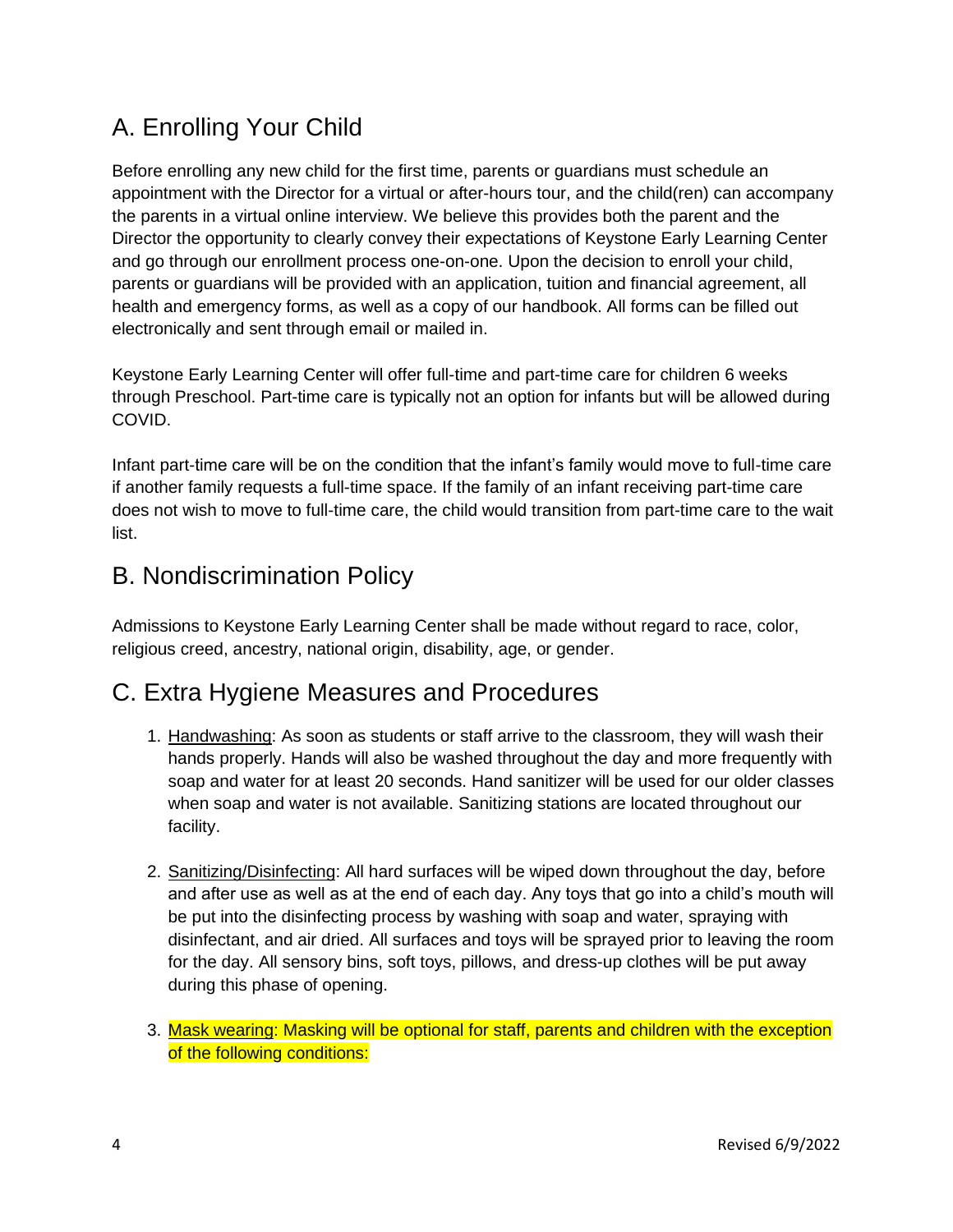a. A parent/guardian of a child requests that their child continues to wear a mask while in care.

b. The risk level for COVID-19 is listed as "Medium" or "High" on a county level: <https://www.cdc.gov/coronavirus/2019-ncov/your-health/covid-by-county.html>

c. The Center has a known exposure or potential exposure to COVID-19, in which case the Director would send out further instructions based on the information provided.

#### **When masking is deemed necessary:**

Each enrolled student over the age of 2 will arrive at the Center wearing a mask and will bring two clean cloth or disposable masks with them daily. Any person(s) entering the facility will wear a mask which shall be worn prior to entering the lobby of the childcare center.

**Children over the age of two and staff will wear masks at all times, except when eating, napping, or when they are able to socially distance outdoors.** When children are not wearing masks, masks will be stored separately with their family group and returned to the child as soon as possible after eating or napping. When eating or napping, and not wearing masks, children will be spaced 6 feet apart, or as close to 6 feet apart as possible.

If a mask becomes soiled, it will be placed in a sealed bag with the child's name on it for laundering. Masks will be sent home daily for laundering. There will be limited masks available in the Center if a child does not have a clean mask available.

All children and adults must wear masks when entering and departing the Center. **Masks should fit appropriately for children (for example: children should be wearing a childsized mask). It is important to practice PROPER mask wearing both inside the childcare center and at home.**

Staff will wear masks at all times, except for eating, while in the center.

- 4. Social distancing: Each class is considered a "family." Each "family" will socially distance from other "families" to ensure safety. Classes will not intermix and will be with the same teachers as much as possible. Staff will take their breaks outside of classrooms while keeping socially distant to the best of their abilities.
- 5. Staff/Operations:
	- a. Staff **will not** work in close proximity (less than 6 feet apart) to other staff without masks or social distancing.
	- b. Breaks/Floaters will be recorded by the Director on a daily staffing schedule, and any changes will be noted.

### D. Inclusion Policy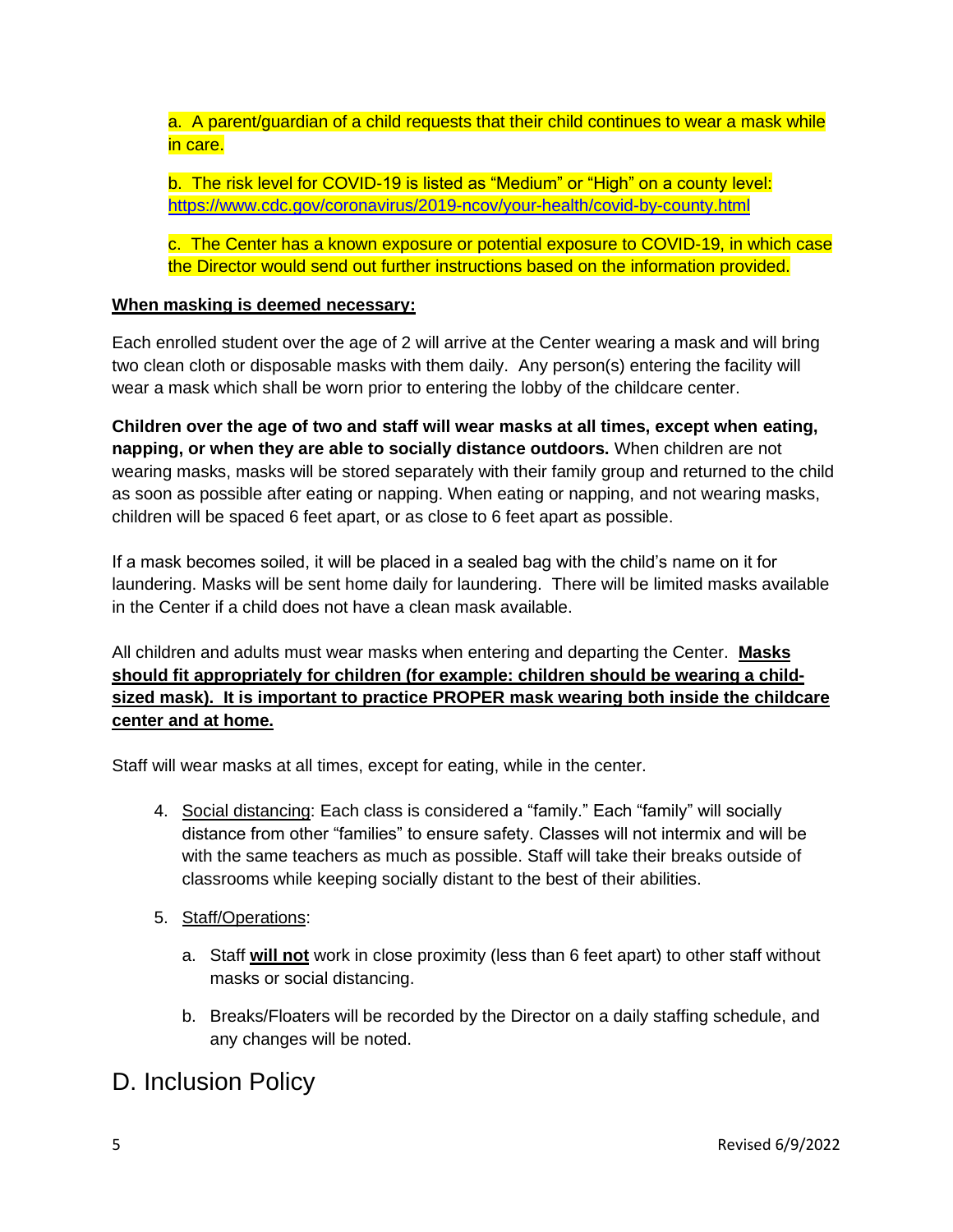To the greatest extent possible, children with disabilities will be included in the full range of activities and services normally provided to children at our center by making necessary modifications to meet the child's special needs.

### E. Fee and Payment Policy

Keystone Early Learning Center enforces the following policies and procedures for tuition payments:

- 1. Part-time and full-time tuition is paid electronically bi-weekly, or monthly, via ACH (automatic debit) through Tuition Express. Payments must be made by the 25th of the preceding month, or the Friday before if paying bi-weekly. Checks or money orders will only be accepted for initial payments.
- 2. A \$10.00 per day late fee will be charged when a payment is declined.
- 3. There will be a \$1.00 per minute charge per child for every minute elapsed after your scheduled pick-up time.
- 4. All tuition is due regardless of sickness, behavioral/disciplinary removal, vacations, weather-related closings, holidays and COVID-related closings (As outlined below).
- 5. Tuition responsibilities during pandemic-related closures will be assessed in the following manner:
	- a. In the event of long-term (11+ days) emergency-related closing mandated by the state/local government/DHS/CDC, like a pandemic, families will be asked to consider paying a non-refundable "holding fee" of 50% of (bi-weekly OR monthly) tuition to hold their spot for when the center reopens. This fee ensures staff continue to receive employee benefits.

**Note: families who choose NOT to pay the holding fee will be considered "disenrolled" and reenrollment procedures will apply for their return, such as enrollment application fees. TodayCare cannot guarantee that forfeited spots will be available for your child, but previous enrollees to the center will be placed on the priority waitlist and will have the right of first refusal if a spot becomes available.** 

- b. Full-center closures for a short-term period of 1-10 business days: tuition must be paid in full.
- c. If a classroom within the center, or individual enrolled child/family, is required to self-isolate/quarantine due to a pandemic-related exposure or positive Covid-19 test result: tuition must be paid in full.
- 6. If you need to terminate your child's enrollment, a month's notice must be given to the Center Director in writing via email or letter; otherwise, you will continue to be charged your monthly tuition. No reimbursement of tuition will be granted.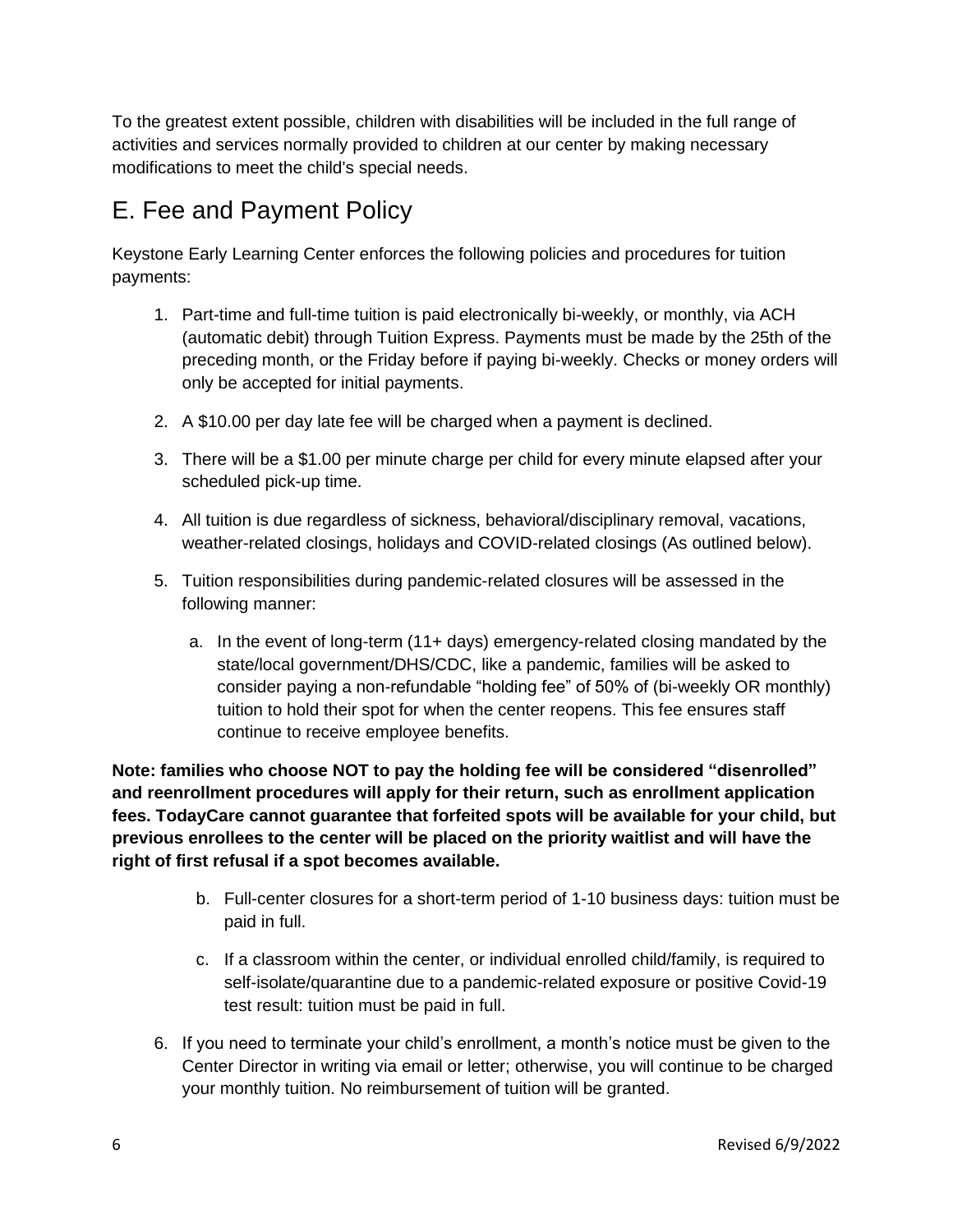- 7. To ensure your child's continued enrollment, parents must pay the annual enrollment fee of \$100 on the anniversary date of their child's enrollment. If your child was disenrolled during the pandemic, the \$100 fee must be paid to re-enroll your child.
- 8. TodayCare is contractually able to increase tuition annually. The terms of the contract dictate that an increase of 4.5% can occur annually.

### F. Admission/Exclusion due to symptoms of illness

The guidance below is based on recommendations from the Centers for Disease Control (CDC), and Pennsylvania Department of Health (DoH). Due the continually evolving nature of the pandemic, consult the following helpful links for the most up-to-date guidance:

CDC:<https://www.cdc.gov/coronavirus/2019-ncov/index.html>

DoH:<https://www.health.pa.gov/topics/disease/coronavirus/Pages/Coronavirus.aspx>

#### **If You Test Positive for COVID-19 (Isolate)**

Everyone, regardless of vaccination status.

- Stay home for 5 days.
- If you have no symptoms or your symptoms are resolving after 5 days, you can leave your house.
- Continue to wear a mask around others for 5 additional days.

#### *If you have a fever, continue to stay home until your fever resolves.*

#### **If You Were Exposed to Someone with COVID-19 (Quarantine)**

#### **If you:**

Have been boosted/Completed the primary series of Pfizer or Moderna vaccine within the last 6 months/Completed the primary series of J&J vaccine within the last 2 months

- Wear a mask around others for 10 days.
- Test on day 5, if possible.

#### *If you develop symptoms get a test and stay home.*

#### **If you:**

Completed the primary series of Pfizer or Moderna vaccine over 6 months ago and are not boosted/Completed the primary series of J&J over 2 months ago and are not boosted/Are unvaccinated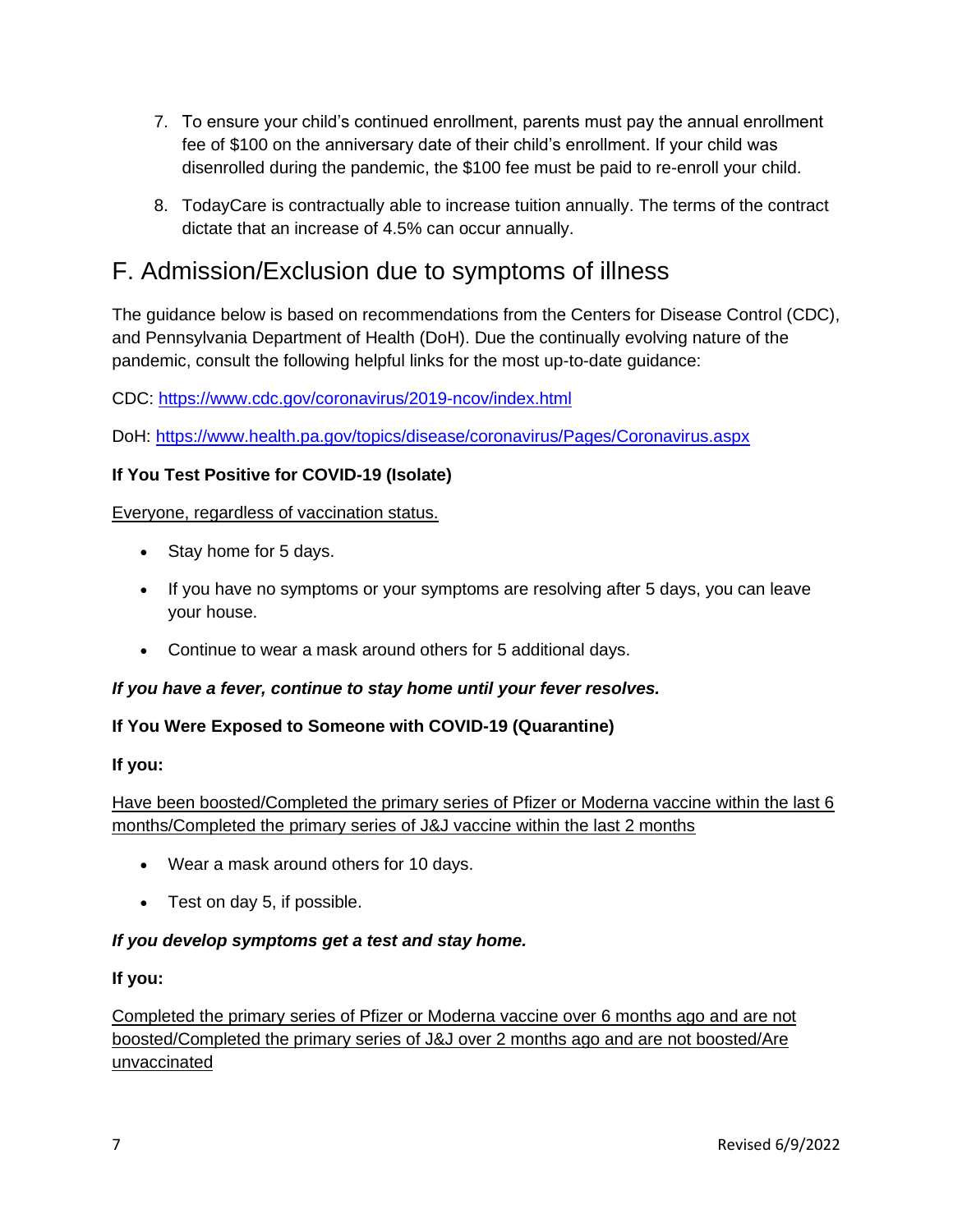- Stay home for 5 days. After that continue to wear a mask around others for 5 additional days.
- If you can't quarantine you must wear a mask for 10 days.
- Test on day 5 if possible.

#### *If you develop symptoms get a test and stay home*

All Pennsylvania Child Care Centers must report any reportable diseases, including COVID-19 to the Department of Health within 24 hours, so it is imperative that any positive cases are reported immediately to the Center Director.

With the addition of COVID-19 to the list of reportable communicable diseases, childcare providers must adhere to the certification regulations under child and adult health found in 55 Pa. Code Chapters § 3270, § 3280, and § 3290.

*55 Pa. Code § 3270.137, § 3280.137, and § 3290.137*, relating to child health, states: "an operator who observes an enrolled child with symptoms of a communicable disease or infection that can be transmitted directly or indirectly and which may threaten the health of children in care shall exclude the child from attendance until the operator receives notification from a physician or a CRNP that the child is no longer considered a threat to the health of others."

*55 Pa. Code §3270.153, §3280.153, and §3290.153*, relating to adult health, states: "A facility person with symptoms of a communicable disease or infection that can be transmitted directly or indirectly and which may threaten the health of children in care shall be excluded from attendance until the facility operator receives notification from a physician or CRNP that the person is no longer considered a threat to the health of others."

Any child or facility person reporting positive test results or showing symptoms of COVID-19 cannot be in attendance at the childcare facility. Upon return, the individual must provide a written note or a negative test result signed and verified by a physician or nurse practitioner (CRNP) clearing them to return to the child care facility. A home test or any other negative test results that have not been reviewed, signed and verified by a physician or CRNP will not be acceptable for a child or a facility person to return to the childcare facility. Certification staff will review child and facility person files to ensure compliance with the regulations.

*The citations for non-compliance with the regulations pertaining to children and facility persons with symptoms of disease will be issued under 55 Pa. Code § 3270.137; § 3280.137, § 3290.137, §3270.153, §3280.153, and §3290.153. Additional citations are included with this announcement as Appendix A-Communicable Diseases Certification Requirements: OCDEL Guidance Chart.*

**If you test positive for COVID-19 and never develop symptoms**, day 0 is the day of your positive viral test (based on the date you were tested) and day 1 is the first full day *after* your positive test. **If you develop symptoms after testing positive, your 5-day isolation period**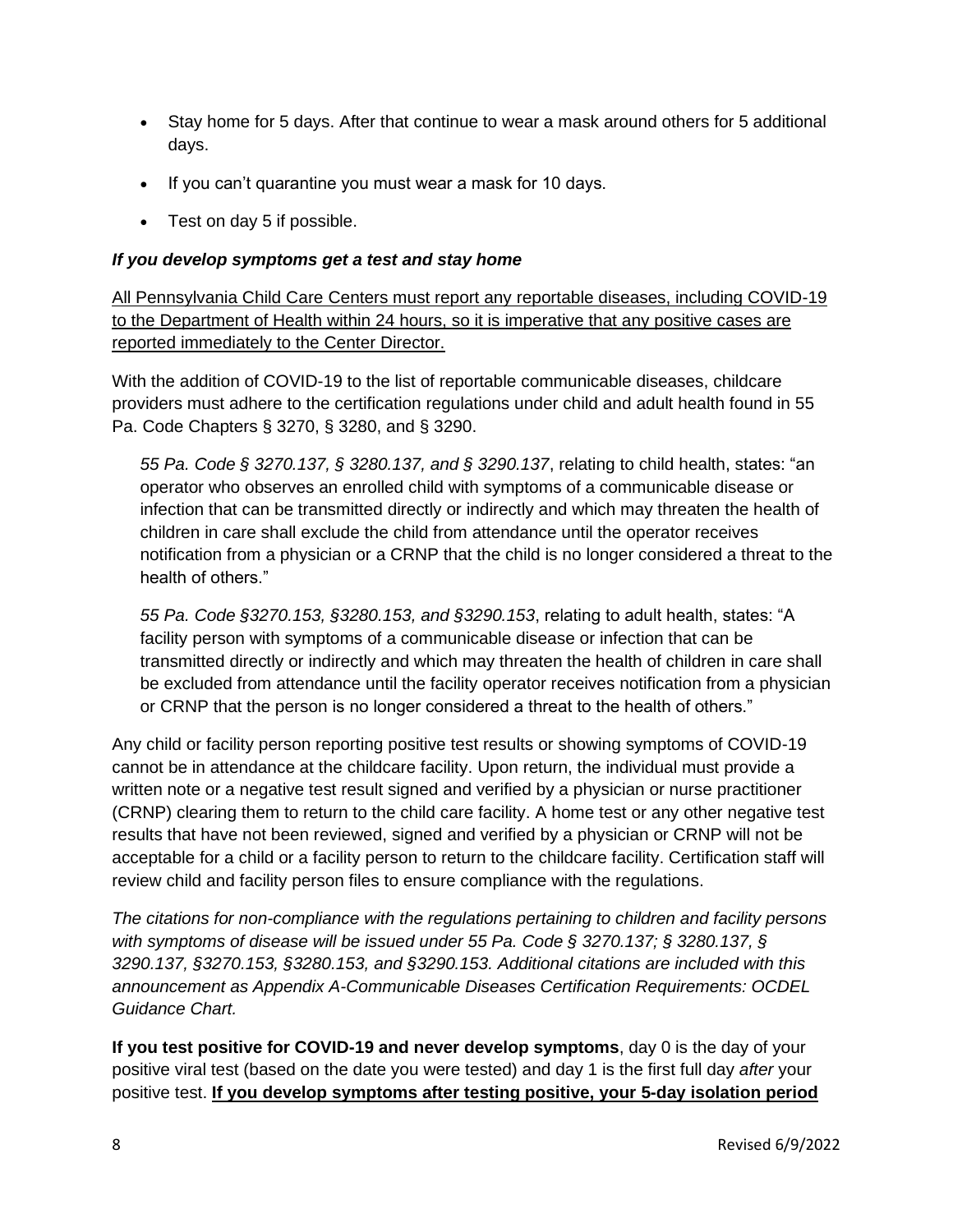**must start over**. Day 0 is your first day of symptoms. Day 1 is the first full day *after* your symptoms developed.

#### **What are the public health recommendations for close contacts who have ongoing exposure to COVID-19?**

#### **People who are unvaccinated or not [fully vaccinated](https://www.cdc.gov/coronavirus/2019-ncov/vaccines/fully-vaccinated.html#vaccinated) and have ongoing exposure to COVID-19 should**

- Get tested immediately when they are identified as a [close contact.](https://www.cdc.gov/coronavirus/2019-ncov/your-health/quarantine-isolation.html#closecontact)
- Begin [quarantine](https://www.cdc.gov/coronavirus/2019-ncov/your-health/quarantine-isolation.html#quarantine) immediately and continue to quarantine throughout the isolation period of the person with COVID-19.
- Continue to quarantine for an additional 5 days starting the day *after* the end of isolation for the person with COVID-19.
- Get tested again 5-7 days after the end of isolation of the infected household member.
- Wear a mask when in contact with the person with COVID-19 throughout the person's isolation period.
- Wear a mask when in contact with other people in the home until quarantine ends.
- [Isolate](https://www.cdc.gov/coronavirus/2019-ncov/your-health/quarantine-isolation.html#isolation) immediately if they develop [symptoms](https://www.cdc.gov/coronavirus/2019-ncov/symptoms-testing/symptoms.html) of COVID-19 or test positive.

#### **People who are [fully vaccinated](https://www.cdc.gov/coronavirus/2019-ncov/vaccines/fully-vaccinated.html#vaccinated) and have ongoing exposure to COVID-19 should**

- Get tested 5-7 days after their *first* exposure*.* A person with COVID-19 is considered infectious starting 2 days before they develop symptoms, or 2 days before the date of their positive test if they do not have symptoms.
- Get tested again 5-7 days after the end of isolation for the person with COVID-19.
- Wear a mask when in contact with the person with COVID-19 throughout the infected person's isolation period.
- Wear a mask indoors in public until 5 days after the infected person's isolation period ends or until the fully vaccinated close contact receives their final test result.
- [Isolate](https://www.cdc.gov/coronavirus/2019-ncov/your-health/quarantine-isolation.html#isolation) immediately if they develop [symptoms](https://www.cdc.gov/coronavirus/2019-ncov/symptoms-testing/symptoms.html) of COVID-19 or test positive.

**Any staff member, family member, or child who has tested positive will be required to provide written documentation from their doctor to return to the Center once they have fulfilled the isolation requirement.**

#### **Metrics for Returning to the Center (regular illness):**

• Normal temperature for 24 hours without the aid of fever-reducing medication.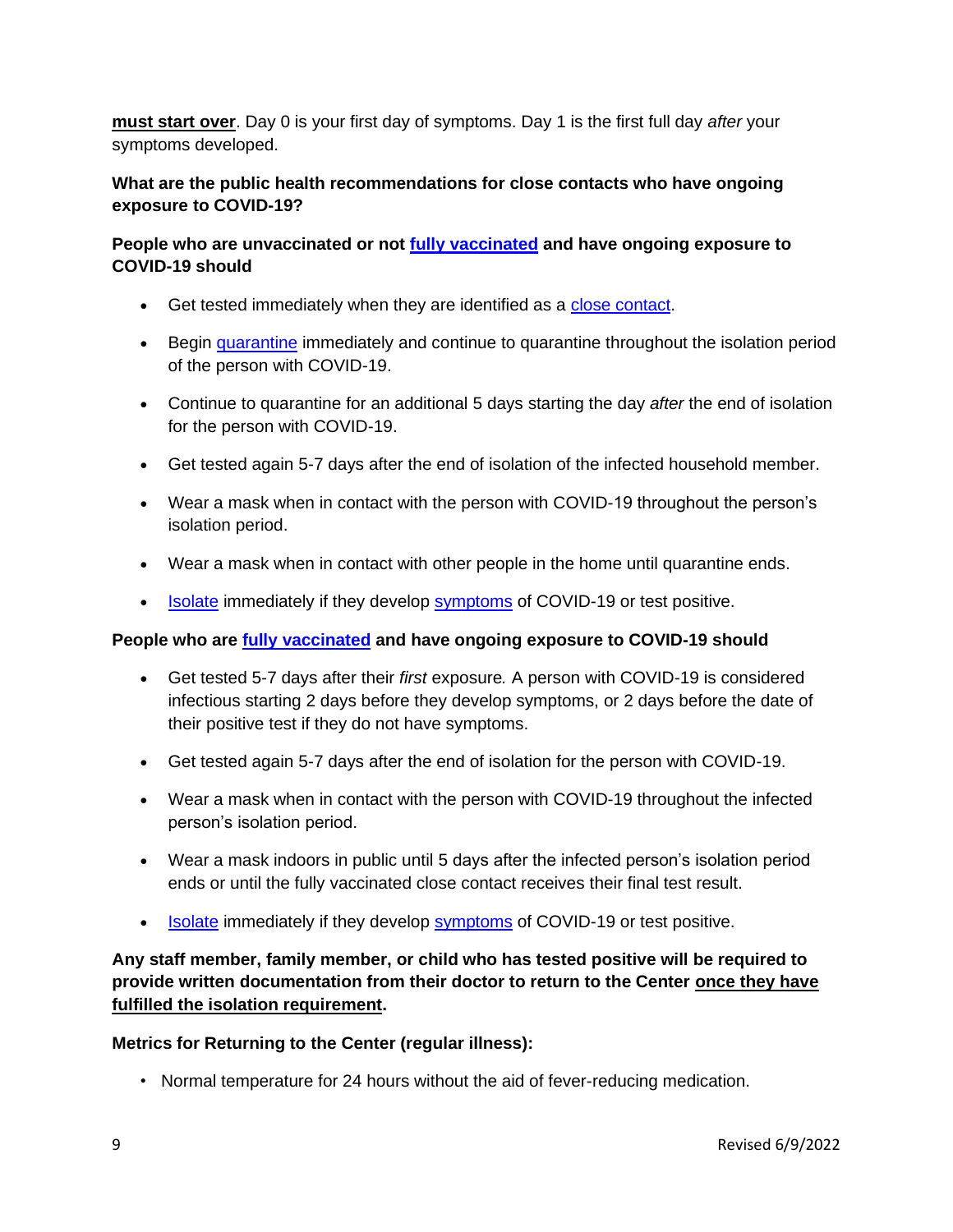- Prescribed medications, such as antibiotics, have been introduced to his/her system for at least 24 hours before returning.
- Children and staff will provide a doctor's note on letterhead to be permitted back to Keystone Early Learning Center if barred due to illness. The doctor's note must confirm that the child or staff member can return to school because what they have is no longer contagious.

Children or staff who are obviously ill with fever, diarrhea, vomiting, green-runny nose, pus/oozing eyes, disease or condition (i.e.- ringworm, head lice, chicken pox, measles, mumps, pink eye, fever over 100 degrees, etc.) will not be admitted to the program. It is a danger to other children and staff members at our facility**. If you have any doubts about your child's health, please call us at 717-783-3842 to be sure they may attend.** If your child appears to be sick or has any of the above while at school, we will notify the parent or guardian immediately, and it is necessary that the child be picked up within one hour of notification.

#### **Metrics for Returning to the Center (COVID-19/pandemic illness):**

#### **For confirmed positive cases of COVID-19:**

- Can return 5 days from symptom onset AND
- 24 hours with no fever, and without the use of fever-reducing medications AND
- Other COVID-19 symptoms are gone (except loss of taste and smell)

#### **For presumed exposure to cases of COVID-19:**

• Stay home for 5 days after your last contact with a person who has COVID-19 or provide proof of a negative COVID-19 test to the Center Director. The COVID-19 test must be taken on or after the 5th day of exposure.

#### **Reporting COVID-19 Exposure:**

#### **We ask that all parents and staff let us know of any potential exposure immediately.**

- A potential exposure means being a household contact or having close contact within 6 feet of an individual with confirmed or suspected COVID-19 for at least 10 minutes.
- The timeframe for having contact with an individual includes the period of 48 hours before the individual became symptomatic or received a positive COVID-19 test result.
- If there is a positive case of COVID-19 in a child or an adult who has been present in the childcare center, we will inform the Commonwealth of Pennsylvania and Dauphin County health departments, and parents with children enrolled at KELC.
- If there is a positive case of COVID-19 in a household member OR close contact of a child or adult who has been present in the childcare center, we will inform the Commonwealth of Pennsylvania through our OCDEL contact according to their requirements as well as parents with children enrolled at KELC.

#### **Daily Admission Screenings:**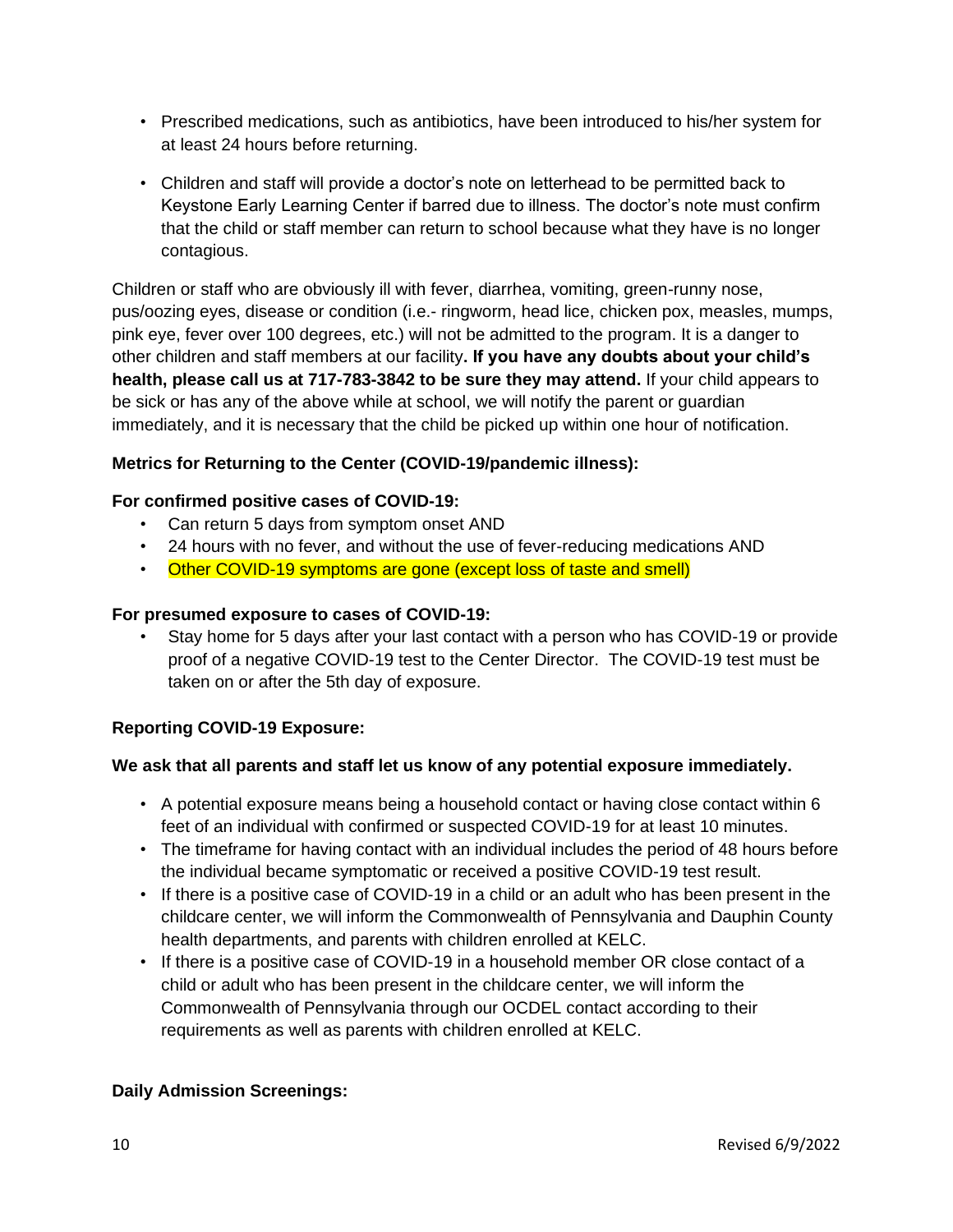As daily health checks are conducted (temperature and verbal questioning), if any staff and/or student exhibits a temperature and/or has any signs/symptoms of illness or has been around anyone with signs of illness, they will not be allowed to enter the Center.

Parents and staff will be encouraged to report illness within their household, children, and themselves during drop-off symptom screening to help inform decisions related to site closure. Absences among children and staff will be monitored according to CDC guidance.

If a staff member and/or child becomes ill at home, or any family member tests positive for COVID-19 or has been exposed to someone with COVID-19 symptoms or a confirmed or suspected case, they should not come to school and must notify school officials.

If staff or child becomes ill at school with symptoms such as fever, cough or shortness of breath at school, they will be isolated and informed to go home or to healthcare facility depending on how severe their symptoms are and follow CDC guidance for caring for oneself and others who are sick. Families of children will be notified immediately to pick up their child. They must remain at home until the COVID-19 test results are received.

#### **Closing Procedures for the Center**

- The Center may be closed [for a minimum of 10 business days] if there is a laboratory confirmed COVID-19 case or probable case who was present in the childcare program building within 48 hours prior to developing COVID-19 symptoms, and had close, prolonged contact, as defined by the CDC, with program staff and/or children.
- In some circumstances, it is possible that individual classrooms or families will be able to quarantine, and the Center can avoid a full closure.
- If there is a positive case of COVID-19 in a child or an adult who has been present in the childcare center, we will inform the Commonwealth of Pennsylvania and Dauphin County health departments as per their requirements, and parents with children enrolled at KELC.
- If there is a positive case of COVID-19 in a household member OR close contact of a child or adult who has not been present in the childcare center, we will inform the Commonwealth of Pennsylvania and Dauphin County health departments as per their requirements, and parents with children enrolled at KELC.
- The Center will be in consultation with the local Department of Health authorities following their advice and criterion on reopening the center or quarantined classrooms and allowing quarantined individuals back into the center.
- During the closure, the specific classroom/s or parts of the building will be detail cleaned and sanitized before staff and/or children return. This sanitization will occur 24-48 hours from the time of closure, to allow particles to settle for more effective cleaning.
- Children and staff affected by a childcare program closure due to a COVID-19 case or probable case should quarantine at home for a minimum of 5 days per CDC guidelines and monitor their health.
- Center closures during the pandemic may or may not affect tuition/enrollment responsibilities. See Section E.5 for TodayCare's tuition policies.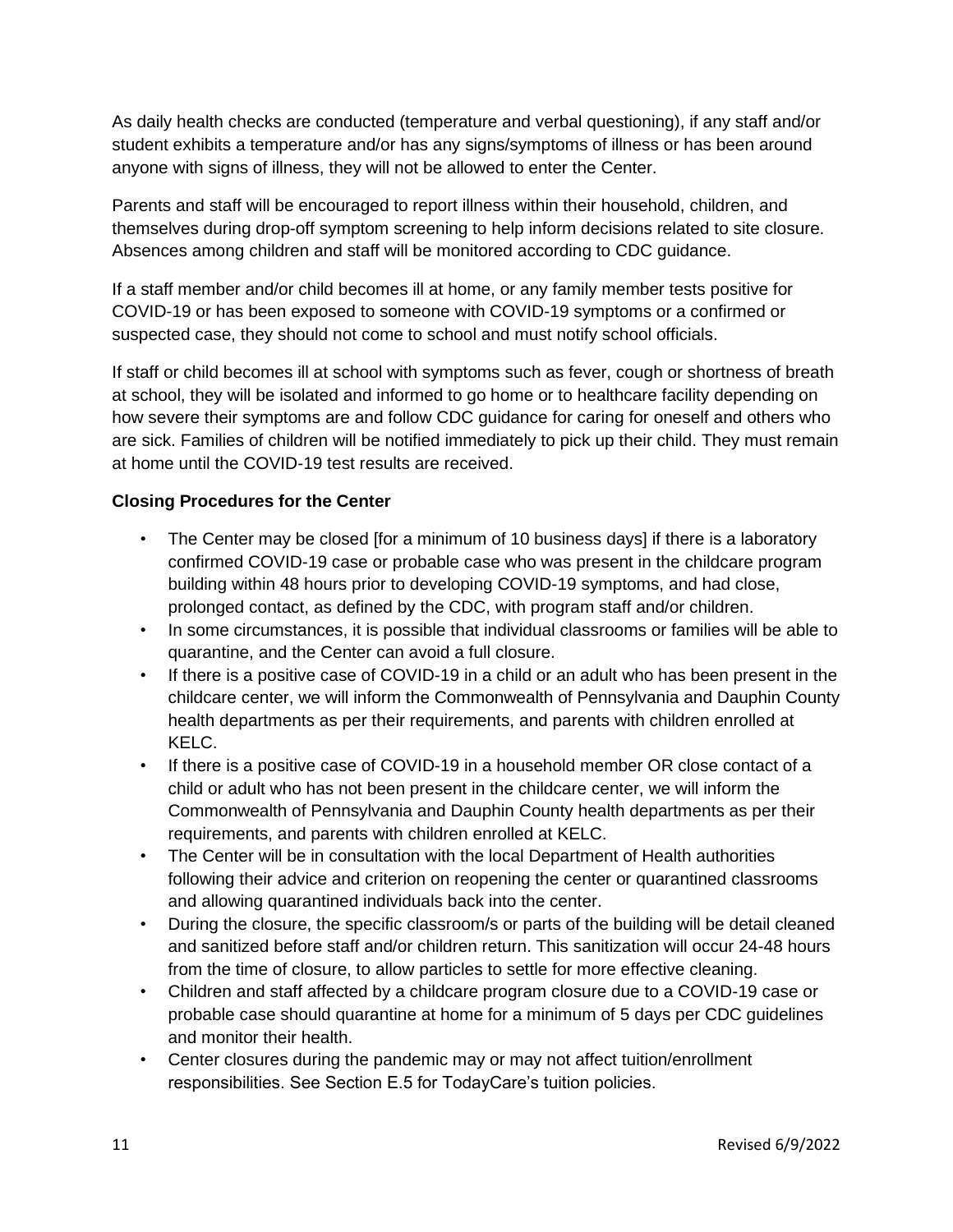Dispensing Medication at the Center: Medications for maintenance will be administered throughout the day as required. The medication must be given to the Director/Front Desk in its original bottle, which contains the physician's directions. We ask that families schedule and administer medication at home when possible so that there is a minimum number of times a child must be administered medication at the center. The medication log must be signed by the parent at this time and will be kept on file. Children will be given their medication according to the prescription specifications only.

### G. Personal Belongings

While in this phase of operation, children may not bring in any personal belongings aside from what is approved. No toys or personal items from home will be permitted at this time. Bedding will be sent home on the last day of each week, and it is mandatory that bedding be laundered before returning the next week.

### H. Arrival and Departure Procedures

Our facility is operational from 7:15am – 5:30pm, Monday through Friday. Children can be dropped off from 7:15 am until 8:45 am.

#### **Drop-Off Procedures/Pick-Up Procedures**

All families must enter using the doors closest to the reserved parent parking spots on Commonwealth Avenue.

All parents and children over the age of two MUST wear face covers prior to entering the lobby of the childcare center if required at the time based on the above guidelines. Once you enter the lobby, please use the hand sanitizer station. Upon check-in via the ProCare Connect app, you will be asked a series of yes/no questions regarding symptoms and travel. Your child's teacher will take your child's temperature. If you would like to show the Center Director your proof of vaccination, you may skip taking your temperature.

Infants, Young Toddlers, and Twos parents may drop off their child in the classroom entryway.

Preschool Parents may drop off their child at the doorway.

*Parents should verbally acknowledge the classroom teacher(s) upon drop-off.*

### I. Visitors

Outside programming will be suspended during the COVID-19 pandemic (such as field trips, vision screening, school photos, etc.). Children who receive therapies or outside services may continue if the special teacher/therapist/outside resource passes screening procedures and follows established protocols consistent with the full-time caregivers/staff.

### J. Field Trips/Special Events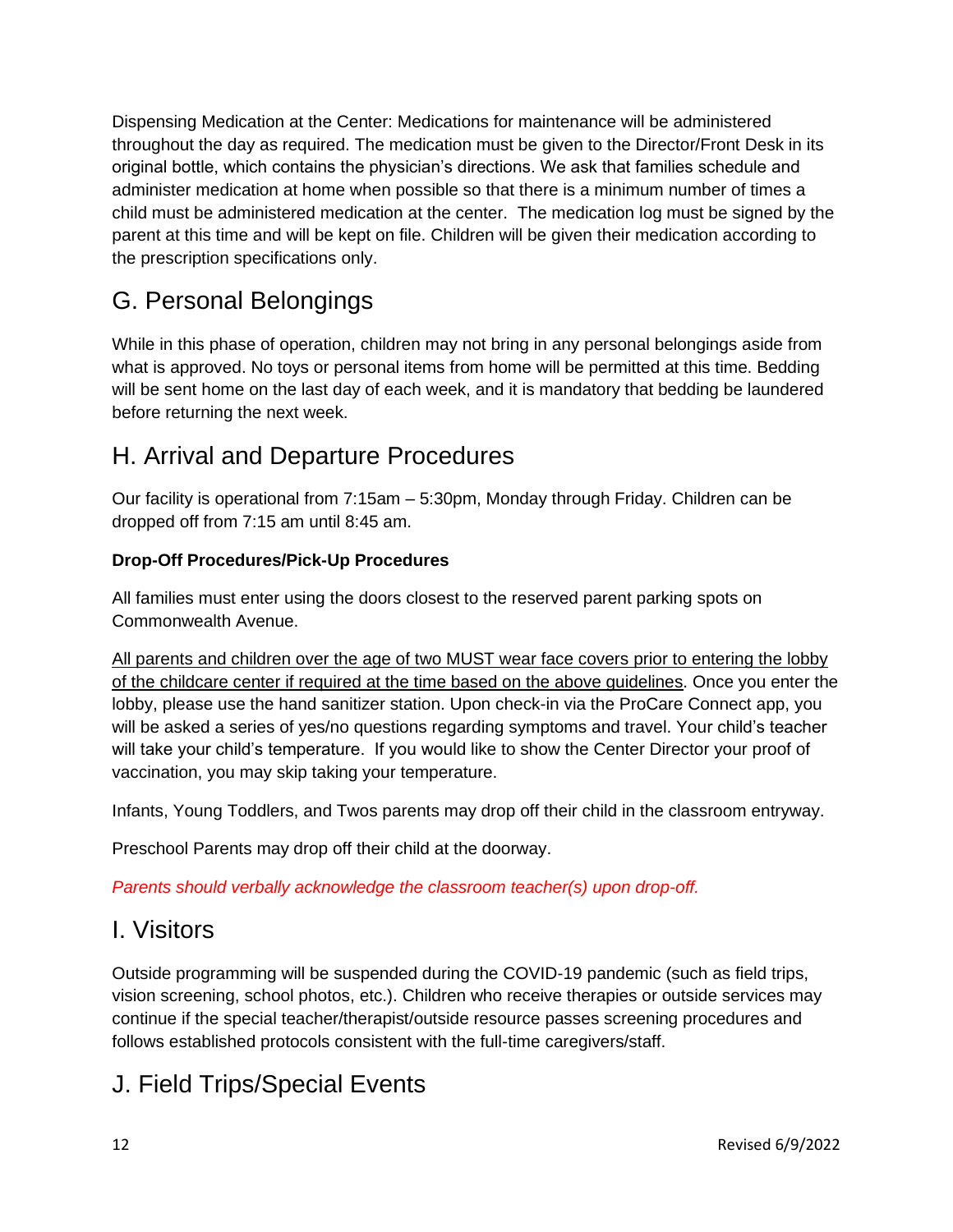Face masks will be worn during any field trips off site.

### K. Food

- A. Breakfast, lunch, and snack will be provided and served individually, following CDC guidelines.
- B. Nursing mothers are permitted to come to the Center to breastfeed. Nursing mothers must wash hands upon entering the classroom and follow the current masking guidance, as outlined above.
- C. Staff preparing food in the center will be gloved and masked the entire time, even if working alone.
- D. Meal carts will be dropped off inside the classroom door for the teachers to serve the children. The teachers will place carts outside the classroom door when mealtimes are finished.

Food Allergy: We are an entirely nut-free facility. If your child has an allergy to any foods, please be sure that it has been indicated in your child's paperwork and put in writing. This should be given to the teacher AND director. All allergies will be posted in the classroom.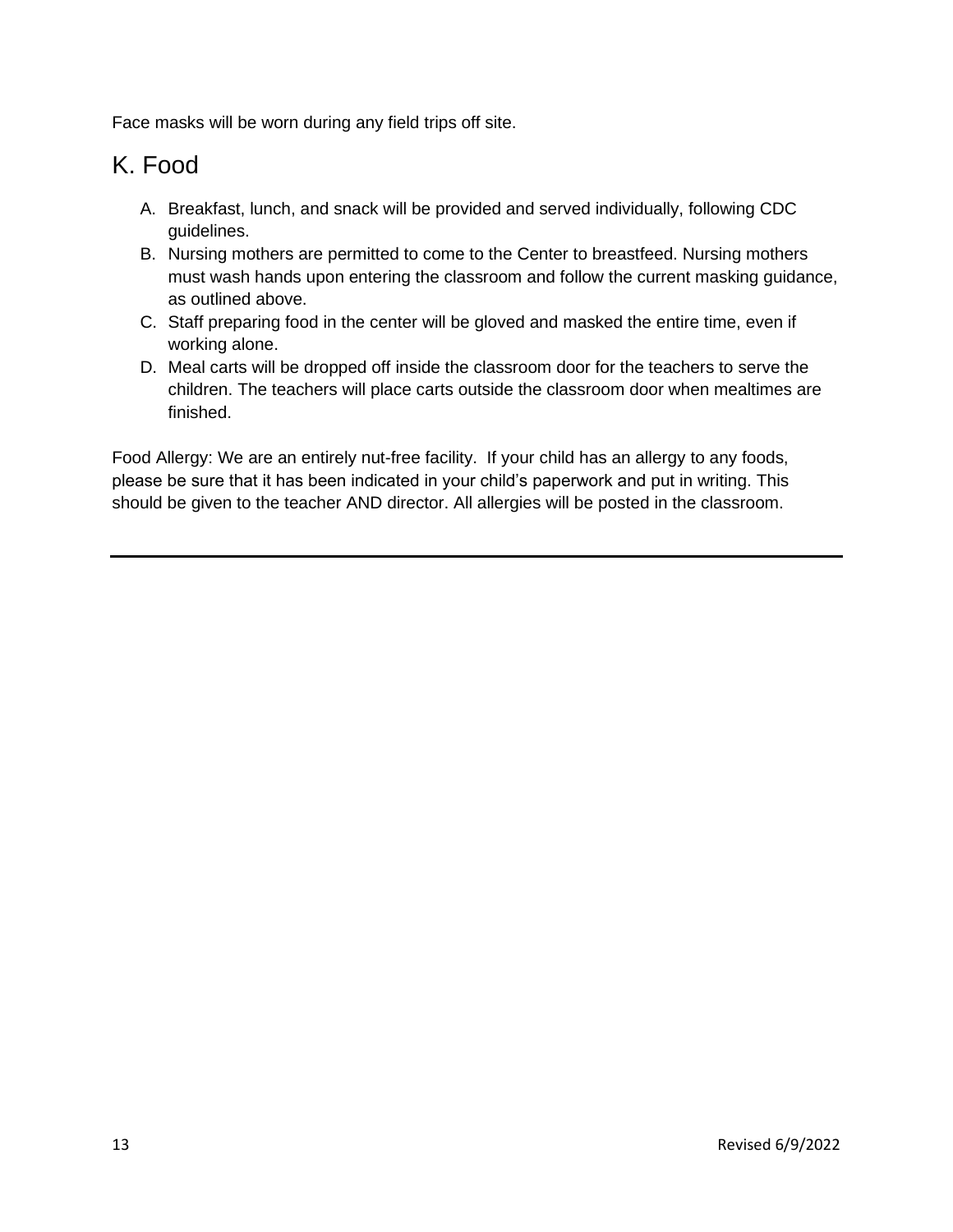## **Keystone Early Learning Center Parent or Guardian COVID-19 Handbook Receipt Form**

Parents or Guardians,

Please thoroughly review the Parent Handbook COVID-19 Addendum which contains the policies and procedures for Keystone Early Learning Center operations during the COVID-19 pandemic. After reading the handbook, please complete this form and return it to the director as soon as possible. This form will be kept in your child's file for the duration of the school year.

Thank you in advance for your cooperation.

Sincerely,

Luna & Stitzel

Lana Stitzel Center Director Keystone Early Learning Center

|                                                                                                 | (print your name), the parent/guardian                                           |
|-------------------------------------------------------------------------------------------------|----------------------------------------------------------------------------------|
| of                                                                                              | (print child's name), hereby                                                     |
|                                                                                                 | acknowledge receipt of Keystone Early Learning Center's Parent Handbook COVID-19 |
| Addendum. I have read and agree to adhere to all the policies and regulations set forth in this |                                                                                  |
| handbook.                                                                                       |                                                                                  |